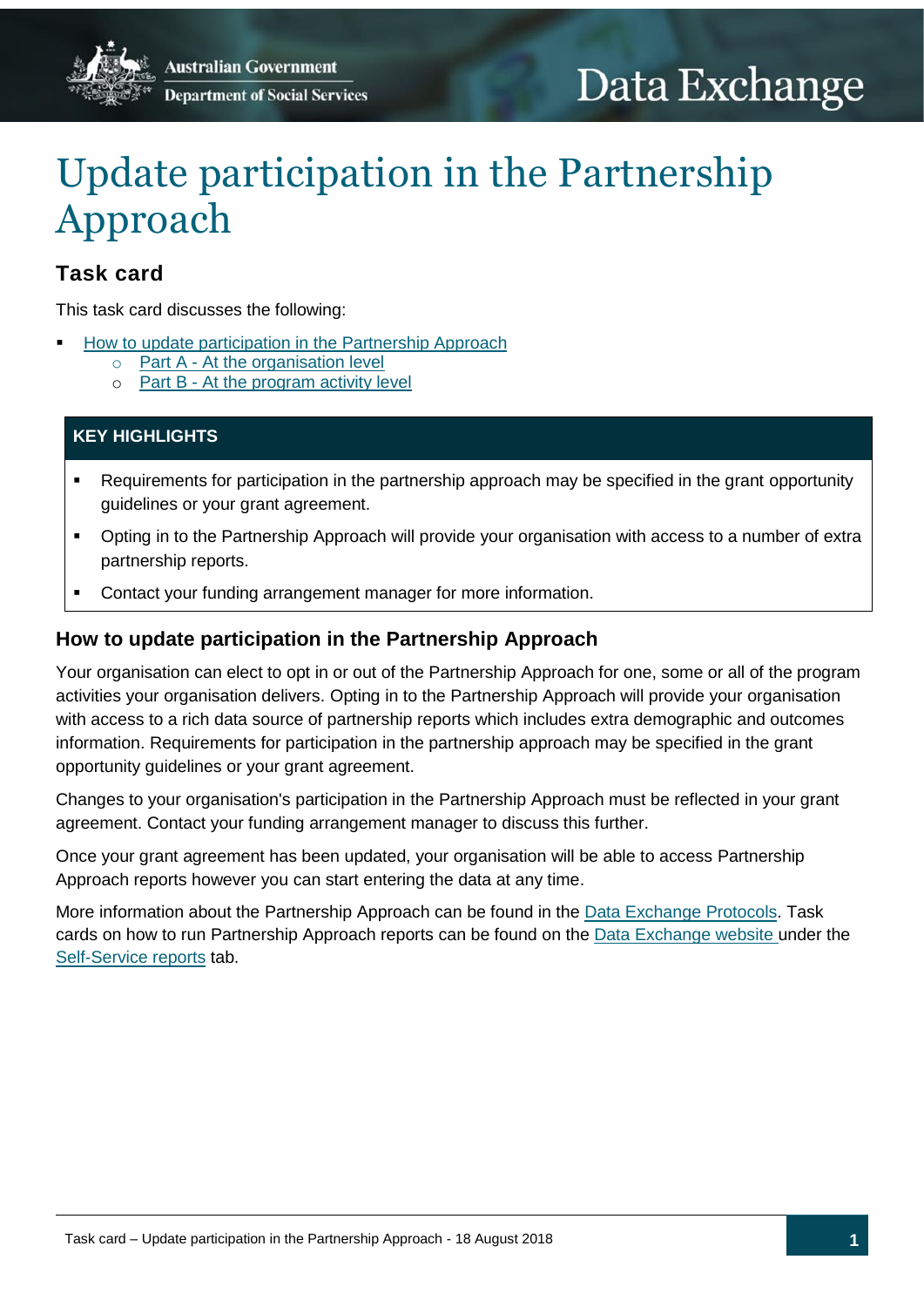### <span id="page-1-0"></span>**Part A - At the organisation level**

From the Data Exchange web-based portal home page, select **> Manage organisation** found in the **My Organisation** menu. Refer Figure 1.

**Figure 1 – My Organisation screen**

| My Organisation |           |                     |  |  |  |  |
|-----------------|-----------|---------------------|--|--|--|--|
|                 |           | Manage organisation |  |  |  |  |
|                 |           | Manage users        |  |  |  |  |
|                 | $\bullet$ | Reference data      |  |  |  |  |
|                 |           | Uploaded files      |  |  |  |  |

The **Manage organisation** screen will display. Refer Figure 2.

| Select EDIT ORGANISATION DETAILS.     |                        |                               |  |  |  |  |
|---------------------------------------|------------------------|-------------------------------|--|--|--|--|
| Figure 2 - Manage organisation screen |                        |                               |  |  |  |  |
| Manage organisation                   |                        |                               |  |  |  |  |
|                                       |                        | <b>EDIT ORGANISATION DETA</b> |  |  |  |  |
| <b>Organisation Details</b>           |                        |                               |  |  |  |  |
| Preferred organisation name:          | <b>Community Care</b>  |                               |  |  |  |  |
| Partnership Approach agreement:       | Yes                    |                               |  |  |  |  |
| ABN:                                  | 11005906054            |                               |  |  |  |  |
| Source Organisation ID:               | 4-13UI4P               |                               |  |  |  |  |
| Source Organisation name:             | Community Organisation |                               |  |  |  |  |

The **Edit organisation details** screen will display. Refer Figure 3.

Select **Yes** or **No** to indicate whether your organisation is or isn't participating in the Partnership Approach, then select SAVE.

This will apply to all program activities your organisation delivers. If you have only elected certain program activities for the Partnership Approach, complete the steps outlined in Part B.

#### **Figure 3 – Edit organisation details screen**

| Edit organisation details                                                                                                                                                                                                                       |  |  |  |  |
|-------------------------------------------------------------------------------------------------------------------------------------------------------------------------------------------------------------------------------------------------|--|--|--|--|
| The preferred organisation name can be the trading name or another commonly known name for your organisation. The preferred<br>name will be displayed throughout the DSS Data Exchange system and will be visible to other users of the system. |  |  |  |  |
| All fields marked with an asterisk $(*)$ are required.                                                                                                                                                                                          |  |  |  |  |
| Organisation details                                                                                                                                                                                                                            |  |  |  |  |
| Preferred organisation name:<br><b>Community Care</b>                                                                                                                                                                                           |  |  |  |  |
| Partnership Approach agreement: * ● Yes ○ No                                                                                                                                                                                                    |  |  |  |  |
| Changing this value will update all program activities and overwrite any<br>existing Partnership Approach agreements.                                                                                                                           |  |  |  |  |
| ABN:<br>11005906054                                                                                                                                                                                                                             |  |  |  |  |
| Source Organisation ID:<br>4-13UI4P                                                                                                                                                                                                             |  |  |  |  |
| Source Organisation name:<br><b>Community Organisation</b>                                                                                                                                                                                      |  |  |  |  |
| <b>SAVE</b><br>Cancel                                                                                                                                                                                                                           |  |  |  |  |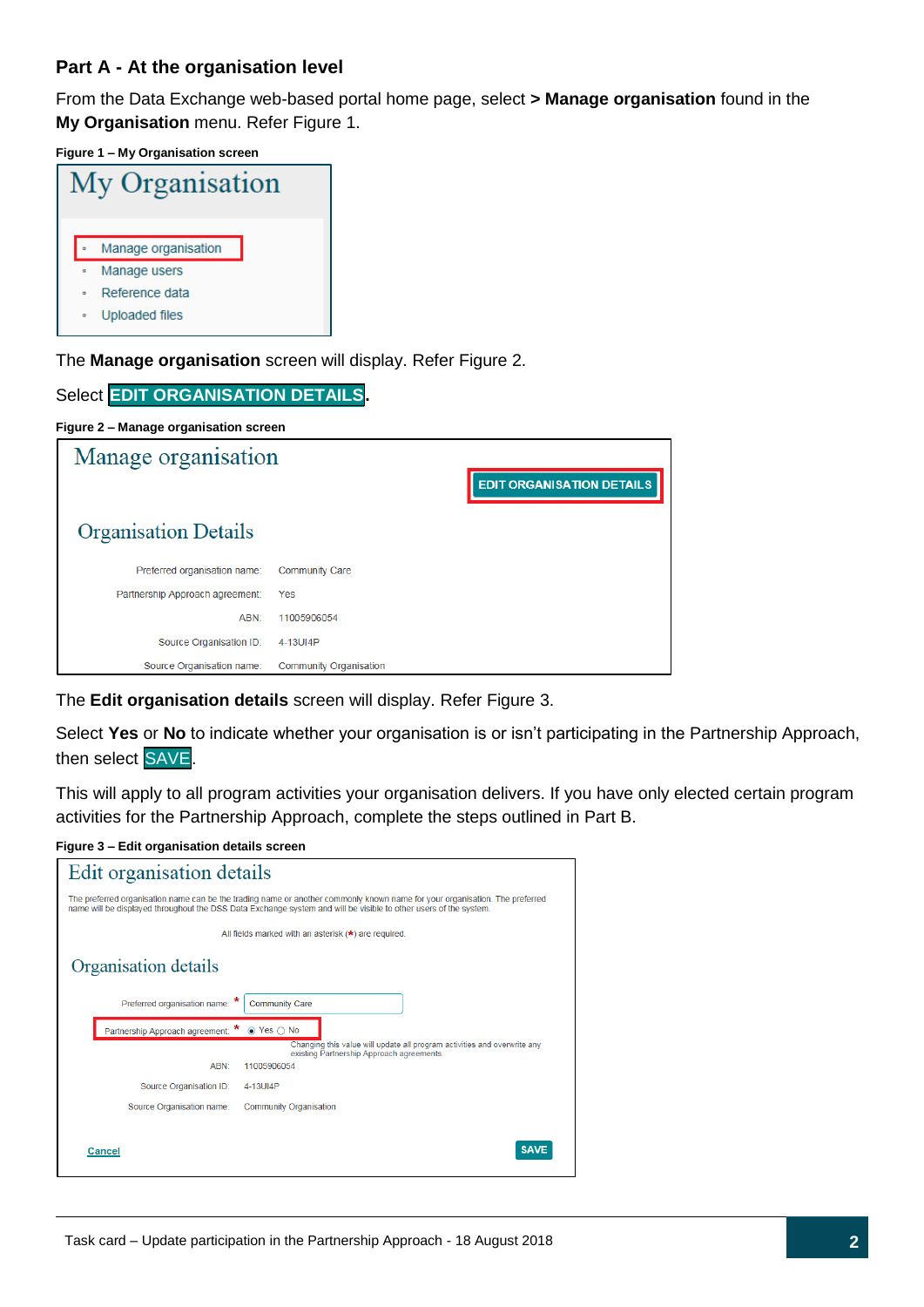#### <span id="page-2-0"></span>**Part B - At the program activity level**

Your organisation can opt out of the Partnership Approach for an individual program activity even if they have opted in at an organisation level.

If your organisation delivers the same program activity at multiple outlets, each of these outlets **must** all opt-in or out, as participation cannot be assigned at the outlet level.

To opt in or out of the Partnership Approach for an individual program activity, go to the **Manage organisation** screen and select the appropriate **Program activity hyperlink**. Refer Figure 4.

**Figure 4 – Program activity selected at the Manage organisation screen** 

| Manage organisation                               |                         |                                     |                           |                     |                | <b>EDIT ORGANISATION DETAILS</b> |       |
|---------------------------------------------------|-------------------------|-------------------------------------|---------------------------|---------------------|----------------|----------------------------------|-------|
| <b>Organisation Details</b>                       |                         |                                     |                           |                     |                |                                  |       |
| Preferred organisation name:                      |                         | Community Care                      |                           |                     |                |                                  |       |
| Partnership Approach agreement:                   |                         | Yes                                 |                           |                     |                |                                  |       |
|                                                   | <b>ABN:</b>             | 11005906054                         |                           |                     |                |                                  |       |
|                                                   | Source Organisation ID: | 4-13UI4P                            |                           |                     |                |                                  |       |
| Source Organisation name:                         |                         | Community Organisation              |                           |                     |                |                                  |       |
| Outlets $(30)$                                    |                         |                                     |                           |                     |                | + ADD OUTLET                     |       |
| <b>Name</b><br><b>Address</b>                     |                         | State:                              | Program activity:         |                     |                |                                  |       |
|                                                   |                         | v                                   |                           |                     |                | <b>SEARCH</b>                    | Clear |
| Outlet name &                                     | Address                 |                                     |                           |                     | Created Date & |                                  |       |
| <b>Local Highschool</b>                           |                         | 1 Mort Street CITY ACT 2001         |                           |                     | 17/06/2014     |                                  |       |
| Sydney                                            |                         | 123 Goulburn Street SYDNEY NSW 2000 |                           |                     | 17/06/2014     |                                  |       |
|                                                   |                         | Previous                            | $23$ Next<br>$\mathbf{1}$ |                     |                |                                  |       |
| Program activities (69)                           |                         |                                     |                           |                     |                | Show All:                        |       |
| Program activity C:                               |                         |                                     | Start date O              | End date $\bigcirc$ | Status O       | Notification C:                  |       |
| Family Law Counselling (for Canberra Life Skills) |                         |                                     | 08/01/2016                | 08/12/2019          | Active         |                                  |       |
| Family Law Counselling (for Church Group)         |                         |                                     |                           |                     |                |                                  |       |
|                                                   |                         |                                     | 08/01/2016                | 08/12/2019          | Active         |                                  |       |

The **Program activity** screen will display. Refer Figure 5.

### Select **EDIT PROGRAM ACTIVITY.**

| Figure 5 - Program activity screen |                                                         |  |  |  |  |
|------------------------------------|---------------------------------------------------------|--|--|--|--|
|                                    | Program activity - Family Law Counselling (for Canberra |  |  |  |  |
| Life Skills)                       |                                                         |  |  |  |  |
|                                    | <b>EDIT PROGRAM ACTIVITY</b>                            |  |  |  |  |
| Organisation details               |                                                         |  |  |  |  |
| Preferred organisation name:       | <b>Community Care</b>                                   |  |  |  |  |
| Partnership Approach agreement:    | Yes                                                     |  |  |  |  |
| ABN:                               | 11005906054                                             |  |  |  |  |
| Source Organisation ID:            | 4-13UI4P                                                |  |  |  |  |
| Source Organisation name:          | <b>Community Organisation</b>                           |  |  |  |  |
| Program activity details           |                                                         |  |  |  |  |
| Program activity:                  | Family Law Counselling (for Canberra Life Skills)       |  |  |  |  |
| Start Date:                        | 4/06/2014                                               |  |  |  |  |
| End Date:                          | 30/06/2020                                              |  |  |  |  |
| Partnership Approach agreement:    | Yes                                                     |  |  |  |  |
| <back< th=""><th></th></back<>     |                                                         |  |  |  |  |